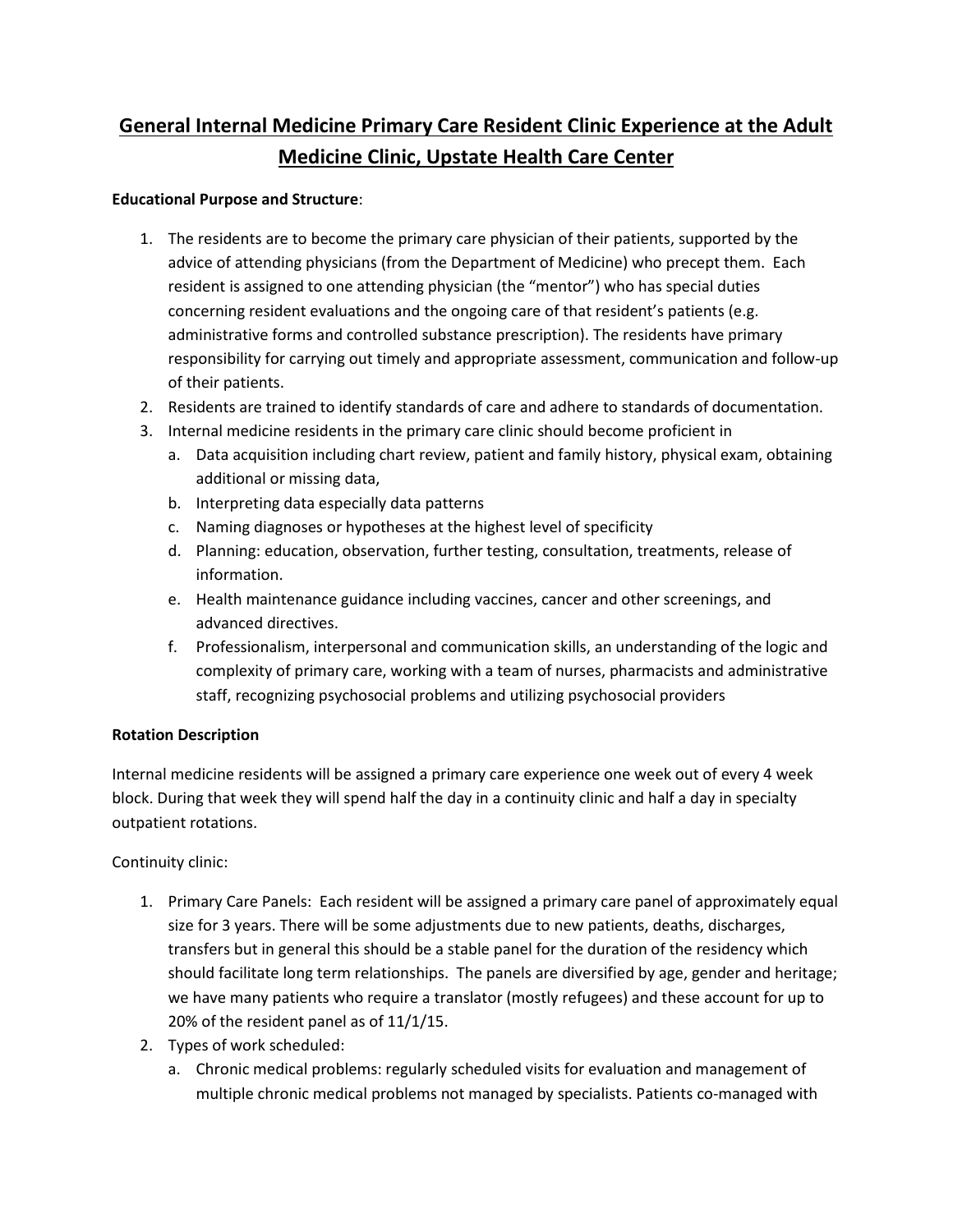our anticoagulation clinic and diabetes pharmacologists will receive on-going assessments by the residents. Treatment is guided by evidence-based standards of care.

- b. Health Maintenance (preventive medicine, Wellness exams): depending on age, gender, medical conditions according to evidence-based standards of care
- c. Acute Care: for urgent medical problems and urgent follow-up of ER or hospital admissions.
- d. "20/20": one of the five sessions is devoted to chart review, preparation and reorganization, communications and prescription management
- 3. Supervision: an attending of the Department of Medicine will supervise up to 4 residents.

Specialty outpatient rotations:

- 1. R1s: dermatology, chronic disease management, diabetes management, Occupational health; study time in an electronic curriculum in ambulatory care (PEAC)
- 2. R2-3s: Quality Assurance (new 2015), HemOnc, Endo, ID, Geri, GI, Rheum, Neph, Neuro, Pulm, Research/Standards of Care (new 2015), VA mix

### **Teaching methods (in redesign as of 11/10/15)**:

- 1. Huddles are encouraged before each clinic session to announce changes in medical advisories, emphasize core presentation skills and clarify preceptor priorities. At the time of the patient visit, a preceptor will review the resident's formulation of the visit diagnosis list as the first step in ensuring an appropriate plan of care. Health maintenance tasks (vaccines, screenings, proxy) are reviewed on non-acute visits. Each case should provide at least one teaching point. Until January 1 of the R1 year the preceptor will always see the patient. After that, it will be at the discretion of the preceptor depending on the complexity of the patient and the reliability of the resident. The preceptor will review and sign the visit documentation promptly and give additional feedback as needed.
- 2. Daily educational programs include A) Mondays: administrative procedures and chart analysis, B)Tuesday: template development and physical exam drills, C) Wednesday: ambulatory pharmacology, D) Wednesday: our own noon conference (13 major topics per year, one for each block), E) Friday: targeted case conferences (led by a resident) and testing (13 additional major topics per year, one for each block). The Wednesday and Friday major topics will be repeated in a 2-year cycle (totaling approximately 52 major topics in the 3 year residency)
- 3. Readings in standard primary care tests (e.g. Goroll's Primary Care Medicine; the "In the Clinic" section of the Annals of Internal Medicine) are assigned each 4-week block for specific major primary care subjects (e.g. COPD evaluation and treatment) and tested prior to a resident-led conference on the same subject on Fridays (see above).
- 4. Completion of an electronic curriculum in ambulatory care (PEAC) is required.
- 5. The Hundred Lights Campaign: As a daily teaching moment, a minor primary care topic will be reviewed in a self-study format. For each topic, 2-3 residents will be assigned to review a reading in a standardized review text or journal article (beyond Up to Date), formulate a brief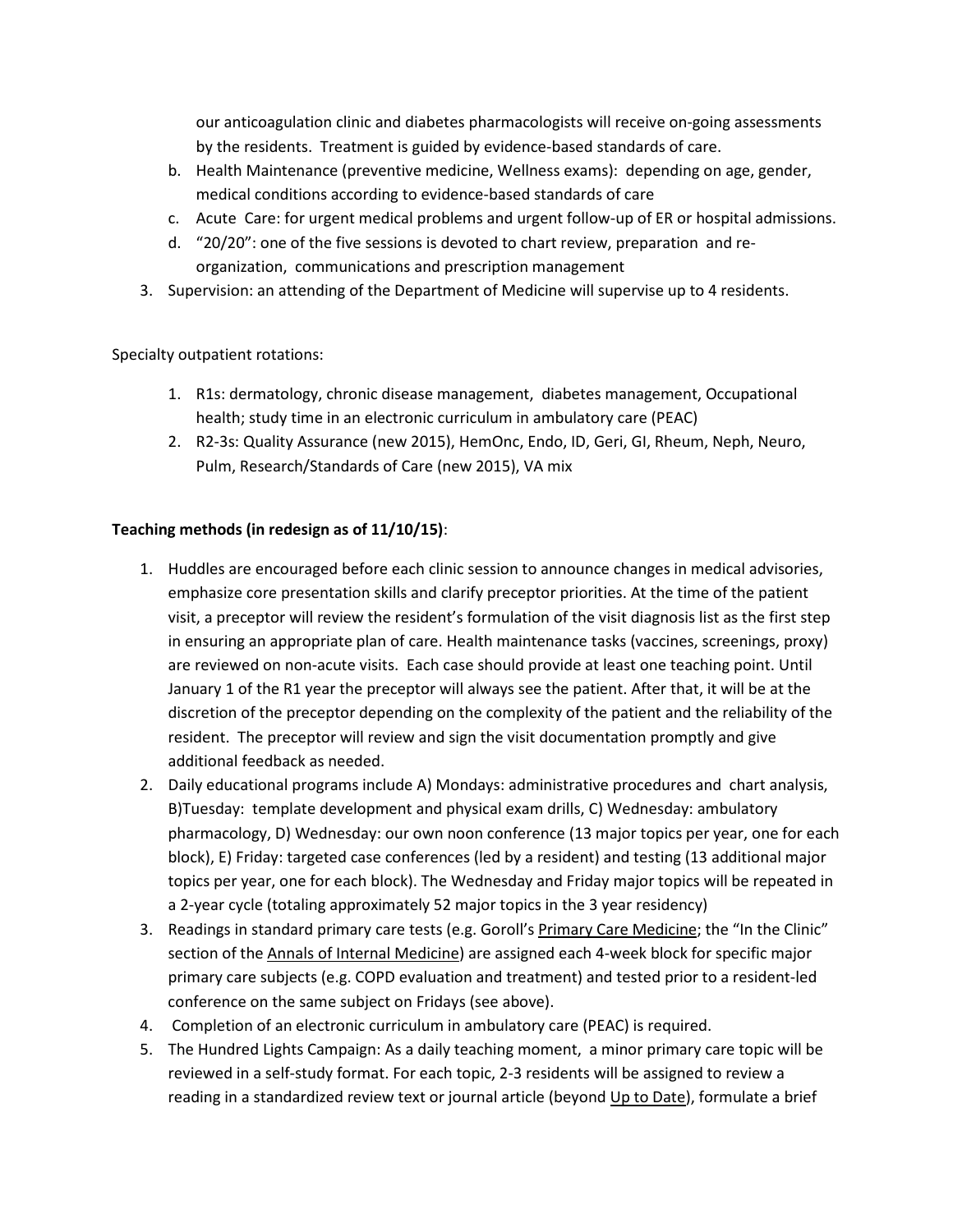summary of the teaching points (<125 words), and compose one multiple choice. These 2-3 documents will be melded into a single one page document and published electronically each day for residents assigned to the clinic in a 3-year cycle (totaling approximately 190 minor topics in the 3 year residency.)

- 6. Each week a resident is assigned to a "Research, Standards of Care and Teaching" outpatient "specialty" rotation (20 hours) in which a standard of care for a common outpatient condition is formulated (simple, brief, practical, measurable) and posted for review and comment.
- 7. Every resident is assigned a session each week of their outpatient experience to complete standardized chart reviews, to formulate a complete and accurate problem list, medication list and health maintenance task list for those patients who have upcoming appointments.
- 8. Interns attend a 20-hour high intensity orientation to the principles and methods of primary care in their first block (July).
- 9. In the early months of the intern year, R2 and R3 residents are assigned as "junior mentors" to assist in the orientation of the interns in data collection and work-flows.

#### **Evaluation of residents:**

- 1. Every 6 months, each resident is evaluated by the mentor using the ACGME criteria and forms on Medhub (electronic access and registration). In addition each mentor is encouraged to design, implement and file their own evaluation tool with the residency and Medical Director.
- 2. Results of formal cumulative testing (as of 11/15/15 still in a trial mode) may supplement the above evaluations:
	- a. Medical knowledge: multiple choice questions on the weekly reading (electronic access and registration)
	- b. Physical exam drills (timed and scored for completeness)
	- c. Documentation submissions (e.g. templated progress notes for pre-op, hospital follow up, controlled substances prescription)
	- d. Evaluation of Wednesday noon and Friday case conference performance.
	- e. Completion of assigned exercises including the Hundred Lights Campaign
- 3. Every 6 months residents are asked to complete a self evaluation including strengths and weaknesses. They are asked how the residency can best assist in developing their skills and knowledge.
- 4. R2 and R3 residents complete a Quality Assessment self study program once each year which scores system compliance in cancer screening, vaccinations and other health maintenance tasks, as well as high risk medications (controlled substances, antipsychotics, anti-coagulants.)

#### **Rotation specific competency objectives:**

A. Medical Knowledge – The residents will apply knowledge of basic and clinical sciences in the diagnosis and management of common medical problems. They will demonstrate the ability to critically evaluate medical information and scientific evidence, and be expected to apply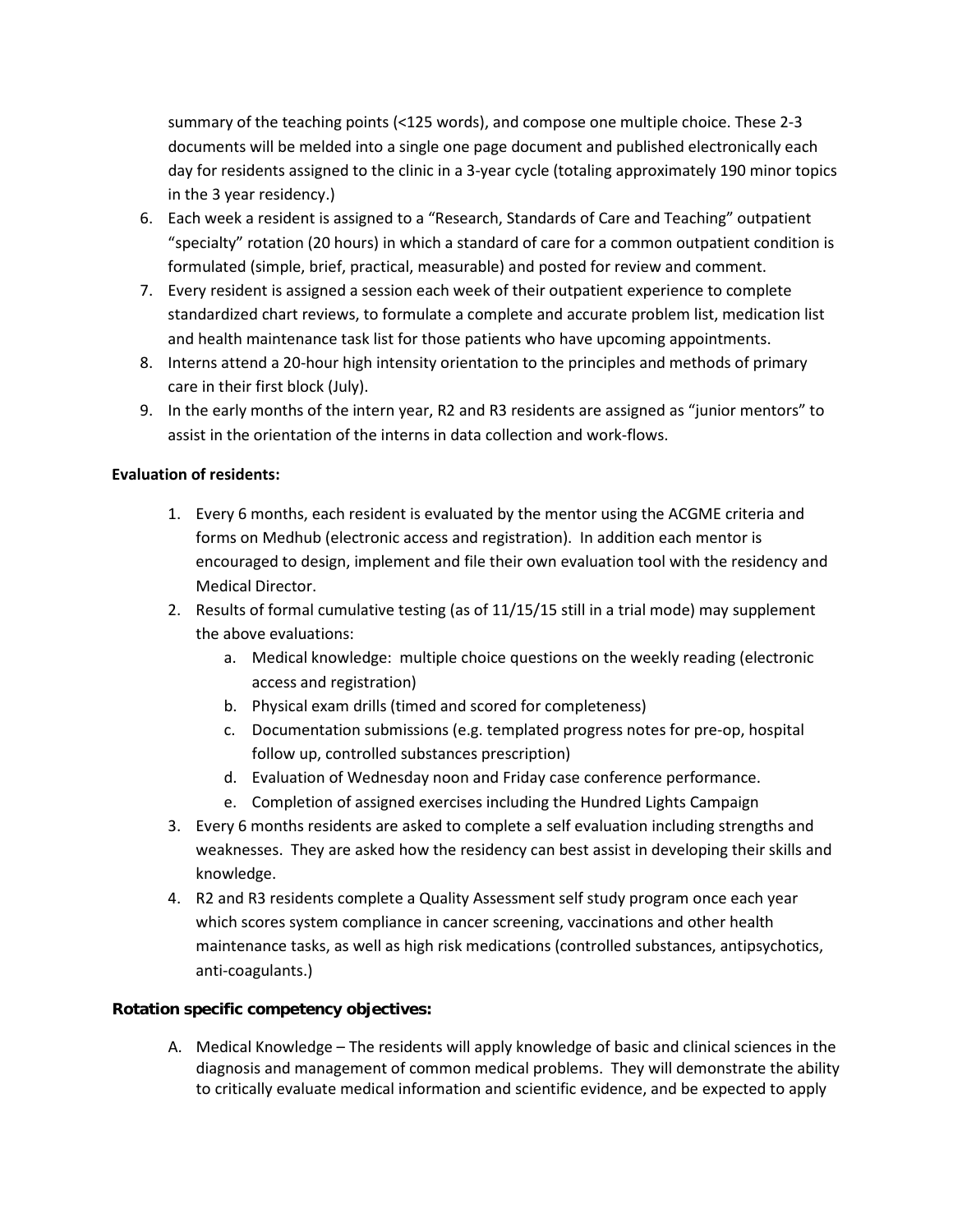that in a progressively mature fashion through the three years of training. In addition to the provided didactics on the ambulatory medical knowledge, residents are strongly encouraged to read on a regular basis, especially about diseases that they see in their ambulatory patient care practice.

- B. Patient Care The residents will be evaluated on their ability to manage common acute and chronic ambulatory medical problems and to perform health maintenance counseling and screening. High quality and efficient patient care in the outpatient setting requires the development of good physical exam skills and an ability to logically and concisely create a diagnostic formulation and plan of action. The residents must demonstrate a commitment to compassion and appropriate care for each individual patient, whether it is for the promotion of health, prevention of illness, the treatment of disease, or at-the-end-of-life care. House calls are encouraged when appropriate.
- C. Interpersonal and Communication Skills The residents will learn interviewing skills and improve their ability to communicate with a broad cross-section of the population with differing socioeconomic backgrounds, cultural or religious backgrounds, and different ethnicities. The residents are expected to effectively communicate with patients and families, to communicate effectively and promptly with a variety of other health care professionals (especially their supervising attending), and be able to articulate the important issues and the management plans to the supervising attending of record. Unlike the inpatient rotations where interactions with patients are often for a brief time, the Adult Medicine Clinic offers residents the opportunity to get to know their patients on a more personal level and this is often one of the most rewarding parts of a resident's training.
- D. Professionalism –will be modeled by teachers and monitored in all. Professionalism is directed to our patients, their families and caretakers, and other health care workers. It includes honesty, respect, and compassion; intellectual curiosity, a demonstrated commitment to study and evaluation, self-care; respect for differences in gender, age, culture, religious beliefs, sexual preference, socioeconomic status, abilities; confidentiality, informed consent and refusal. In addition: hand washing, appropriate attire, appropriate boundaries during patient interviews , the application of appropriate standards for modesty during physical exam.
- E. Practice Based Learning and Improvement The residents are expected to perceive data , organize data and create logical precise formulations and care plans based on best evidence or expert opinion whenever possible. All residents will participate in quality assessment and improvement projects while at UHCC. The residents should be willing to learn from advice and mistakes and to use these in the improvement of future practices.
- F. Systems Based Practice A multi-disciplinary standing committee including residents and chaired by the Medical Director will solicit and formulate measures to improve communications, efficient EMR documentation, ordering, data review and prescriptions. There is a standing written protocol for problematic orders in the EMR that is updated regularly. Standards of care will be developed by the residents for the top 25 diagnoses of concern. The residents are expected to gain an ability to work with the care delivery team, including social workers, case managers, nurse practitioners, office nurses, pharmacists and clerical staff.

??????"Resident suggestions for improvement are encouraged ad hoc or through the Clinic Resident Liaison Committee that meets biannually. DOES this still exist??"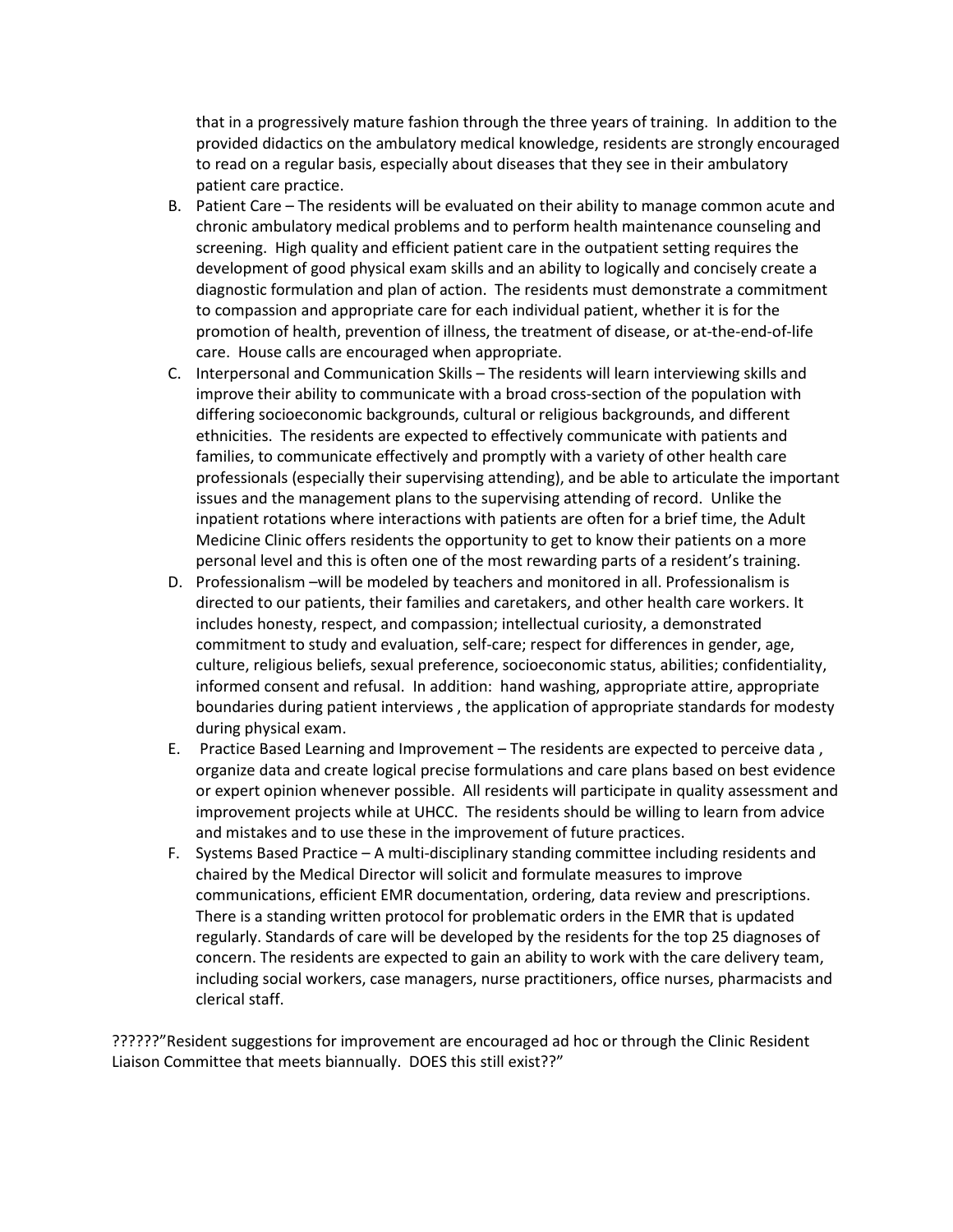# **INTERNAL MEDICINE RESIDENT RESPONSIBILITIES & EXPECTATIONS FOR ADULT MEDICINE CLINIC, UHCC: JUNE 2016**

**PURPOSE**: The residents are to become the primary care physician of their patients, supported by the advice and guidance of attending physicians.

**PROFESSIONALISM\*:** On site, ready to work at time of every conference, other teaching session and patient care sessions. For teaching sessions, come prepared having completed any assigned readings or study. Willingness to learn and to adopt new work-flows; participation in workflow development.

**TOOLS**: stethoscope, monofilament (provided on request), reflex hammer. Access: Chartmaxx, H drive, Hopkins, Rhio, Synapse, remote access.

**IN-BASKET AND MAILBOX REVIEW\*:** Perform daily and at 5PM when on clinic block with appropriate documentation of assessment and plan. When on other rotations, check your in-basket every Monday, Wednesday and Friday. When on vacations or away due to other absences, sign out your In-Basket to a mutually agreed co-resident.

**PANEL REVIEW:** H drive tracking of concerns and 20/20 completion dates; 20/20 (3-6 per session) chart review.

**Complete and accurate problem list** including, in the Overview sections, all significant details, delineation of managing specialty, and Health Maintenance tracking. All conditions that are managed by Adult Medicine should be addressed at the time of the general follow up visit for multiple medical problems (not an urgent visit) or assigned as a return visit task.

**MEDICATION REVIEW:** All medications we prescribe should be accurate, have a rationale and documented in the medical record. Renewals for medications we are prescribing should be completed at the time of the follow up visit (non urgent visit) if needed to ensure that there will be enough refills to last until the time of the next Adult Medicine visit or 6 months, whichever comes first.

**Note: review of controlled substances or other "high risk"** medications that Adult Medicine prescribes (as determined by the Medical Director, as of 1/1/16 also antipsychotics, anticoagulants) on a regular basis including strict chart documentation requirements justifying rationale and addressing safety, every 6 months.

## **PROGRESS NOTES:**

- Each billed visit diagnosis should have an HPI and an AP (except health maintenance tasks which are handled separately). Visit/billing diagnoses should not include diagnoses handled completely by specialists.
- It is the resident's responsibility to review the nurse's medication reconciliation ("Rooming" Home Meds) critically and formally discontinue meds or dosing in EPIC which the patient is no longer taking (this may require a call to the pharmacy).

\* First occasion of concern will be a warning, second will be a consequence (call on clinic weekend) and third will be academic probation (the duration of academic probation will be determined by members of the Clinical Competency Committee). Exceptions for emergencies at the discretion of the chiefs.